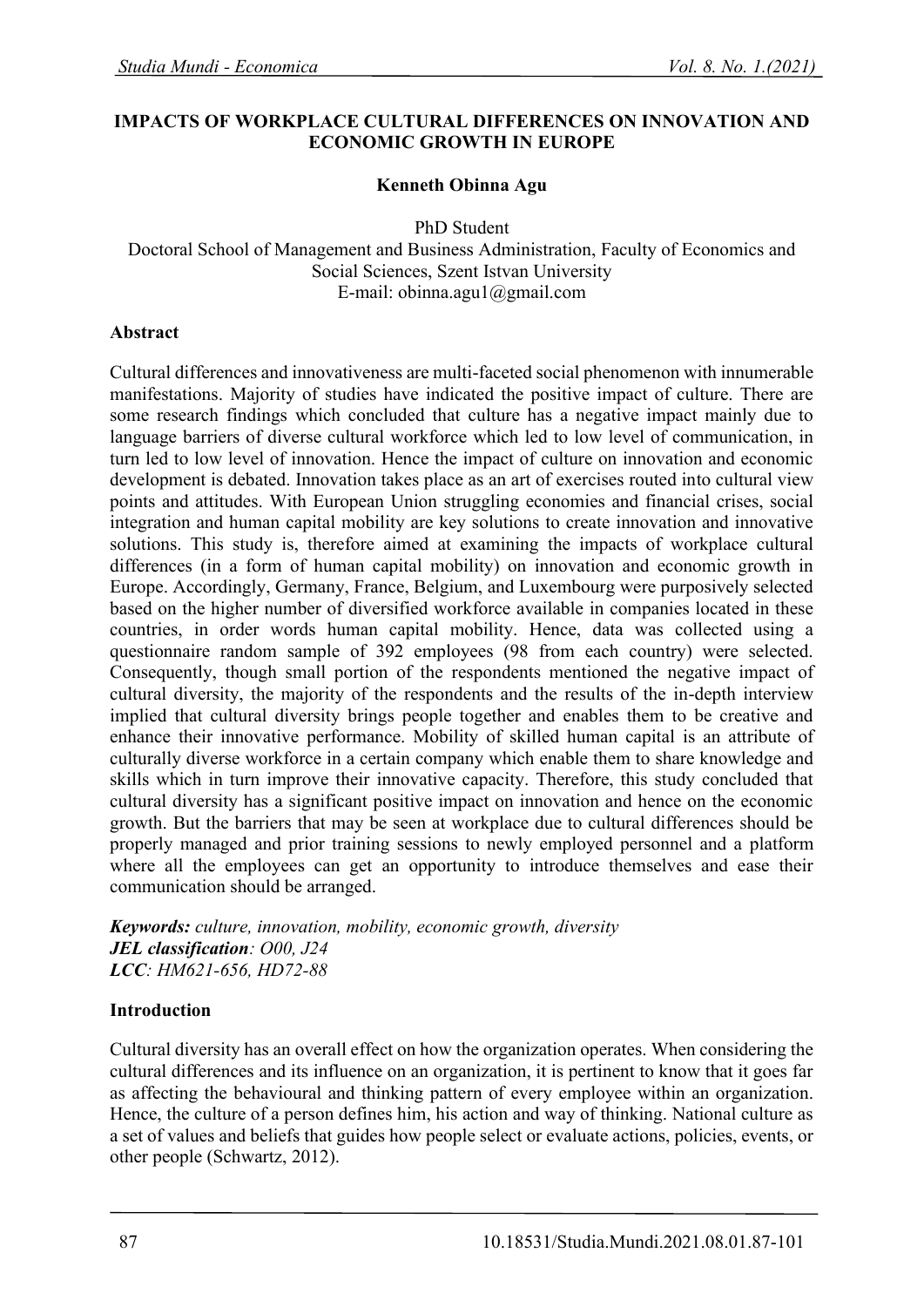National culture helps overcome the challenges that might arise in enforcing contracts, reducing transaction costs and other related costs across countries (Aggarwal and Goodell, 2009). Culture has an impact on economic activities in at least two ways. According to the model of Williamson (2000), culture indirectly affects the economic output which is also suggested by Licht et al. (2005). Williamson explained the correlation through analysis of culture, preferences or values and economic outcomes. These were tested by two variables "through the socialization process, by which it is maintained and transmitted, culture affects individual's values. This was distinguished between values that influence economic preferences (such as fertility or labour participation preferences) which can be thought of as parameters of a person's utility function. The other is political preferences (such as preferences for fiscal redistribution). Culture, thus, can affect economic outcomes though both these channels".

Compared with the extrapolated growth path between 1960-1973, when average growth was about five percent, today's GDP level is 75% lower compared to its potential value. Such kind of figure would be barely believed a sufficient estimate of the output gap. Cultural and language barriers among employees increase the gap and communication costs; lower reliability of information and confidence and hence teamwork and social capital (Alesina & La Ferrara, 2005). These facts may negatively affect many economic activities, and outputs, including innovation.

Multinational companies often rely on the international mobility of their employees (assigned expatriation) in order to transfer knowledge trans-nationally within their network of subsidiaries (Caligiuri and Bonache, 2016, Čeryová et al. 2020). Foreign emigrants can hence add better to the innovative practices of these companies. Its globally agreed that innovation plays a key role in economic development of a country. In addition to the research and development activity, the process of innovation is affected by tangible factors such as human capital and intangible environments where the innovation takes place.

Societal cultures such as shared values, beliefs and behaviours form the innovation environment. According to Williamson, the set of preferences economically relevant that can be affected by culture is potentially very large. This notion is proffer by Giuliano (2004), showed that living arrangements of US families are affected not only by economic situations, but also by cultural heritage. Another study on how cultural heritage impact work and fertility choices of American women was presented in Fernández Olivetti and Fogli (2004) and (2005) papers. In addition, Ichino and Maggi (2000) paper as per preferences for shirking on the job in Italy are mostly driven by a place of birth, which can be construed as a proxy for the cultural background. This was supported by The European Union and the neighbouring countries, although they are geographically close to each other, are quite different on the cultural background and environment. Hence, the innovative capacity of these countries depends on the above factors. According to Gorodnichenko and Roland (2011), culture is one of the most important attributes of economic development. Many social scientists have linked national cultures to innovation, however little emphasis was made to the regional integration of countries innovativeness.

With the presence of different views about the impact of culture on innovation, this study aims at analysing the impact of culture on innovation where innovation could play an important role in the economic development. Accordingly, four major European countries (Germany, France, Luxembourg and Belgium) with relatively diverse work force in their companies and the leaders of selected companies are considered to understand both the diverse workforces view towards the impact of culture on their innovativeness and economic development.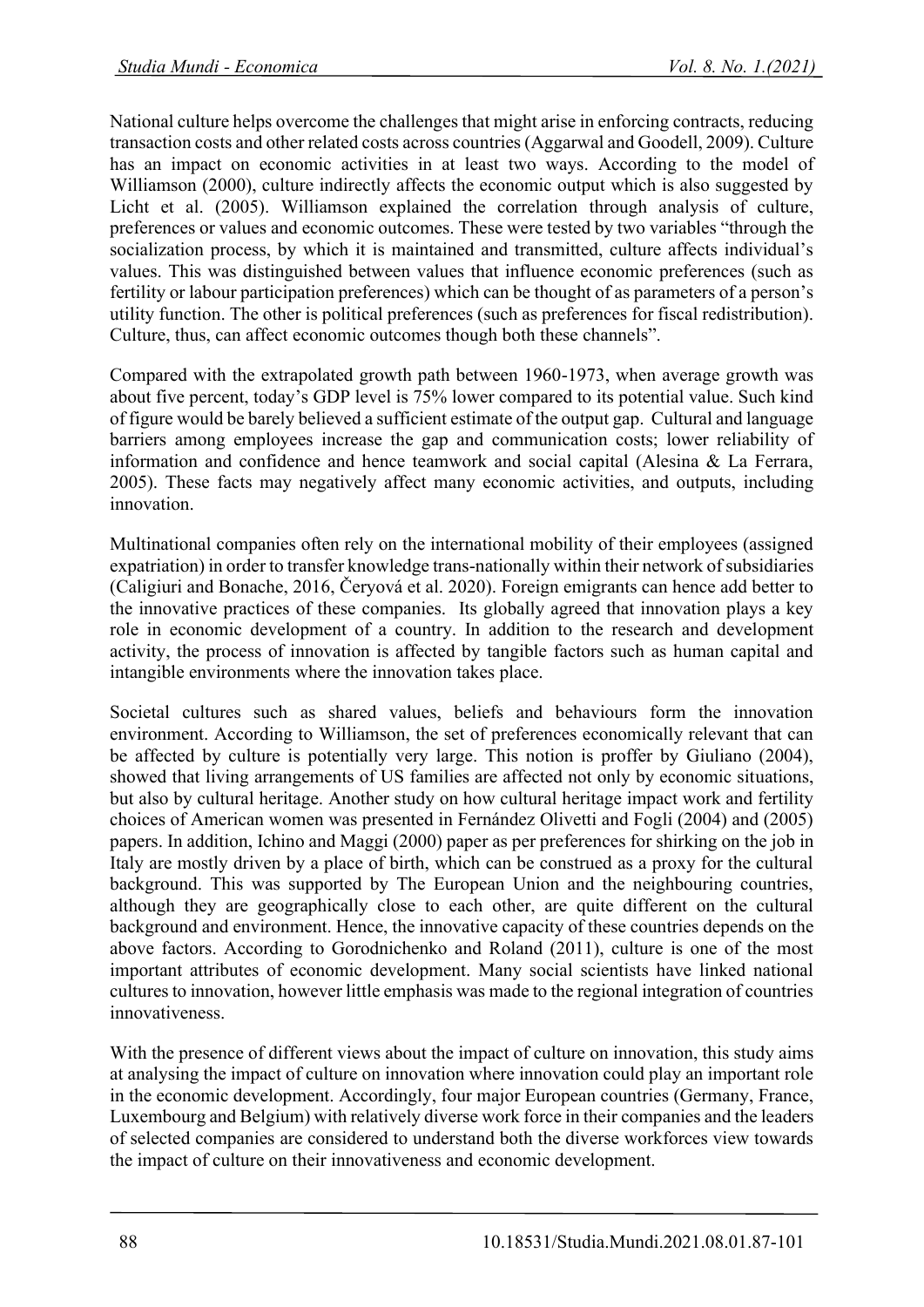### **Materials and Methods**

### *Sampling Methods, Sample Size and Analysis*

The paper draws its analysis from both theoretical and numerical scrutiny to evaluate outcome, conducted in form of questionnaires distributed to the people at different offices across different parts of Luxembourg, France, Germany and Belgium. The strategy is to gain a good understanding of the context of the research and the process that was enacted to analyse the theory appropriately. The big companies who have high number of diversified employees were purposively selected with multi-stage sampling techniques in order to meet the objectives of the research. First, only companies with more than 100 employees were purposively considered and selected from each country, with diverse employees. Then as many as the number of diverse employees are, allocation of time to filling the questionnaires is considered, therefore only 2 companies were selected from each country mentioned in the table below. Prior discussions with regards to the participation of the diverse employees were agreed, including the anonymity of the respondents. 392 questionnaires were distributed, collected and analysed to different categories of people in each selected company. The reason why these countries is selected is the high number of expatriates and cross border workers. Luxembourg and Belgium for example have many expatriates and cross border workers than any other EU countries. Furthermore, France, Belgium and German citizens are the main employees of Luxembourg companies. By sending the questionnaires to big Luxembourg companies, the paper is able to tap into diverse cultural environments of EU. This diverse cultural work force is essential for observation of the questionnaires. The research paper utilized such opportunity to reach out different people from different countries of the EU as this is the main aim.

**Table 1.: Number of employees in companies of Luxembourg and Belgium**

|                        |    |    | France   Germany   Belgium   Luxembourg | Total |
|------------------------|----|----|-----------------------------------------|-------|
| Number of employees 98 | 98 | 98 | 98                                      |       |

*Source: Own edition*

In order to determine the Sample size, the researcher took the simplified formula sample size determination formula suggested by Cochran's formula.

$$
n = \frac{N}{1 + Ne2}
$$

Where N is the population size (of the eight companies employees surveyed) and e is the level of precision. Accordingly, for a 96% confidence level and  $e = 0.04$ , size of the sample we get the sample size as

$$
n = \frac{1050}{1 + 1050 * 0.04 * 0.04} = 391.7 \approx 392
$$

And proportionally we selected the following number of respondents from each company.

This study is based on qualitative and quantitative research design on primary data collected through questionnaire and In-depth interview (both phone and face to face interview). Descriptive statistics has been used to present the questionnaire data.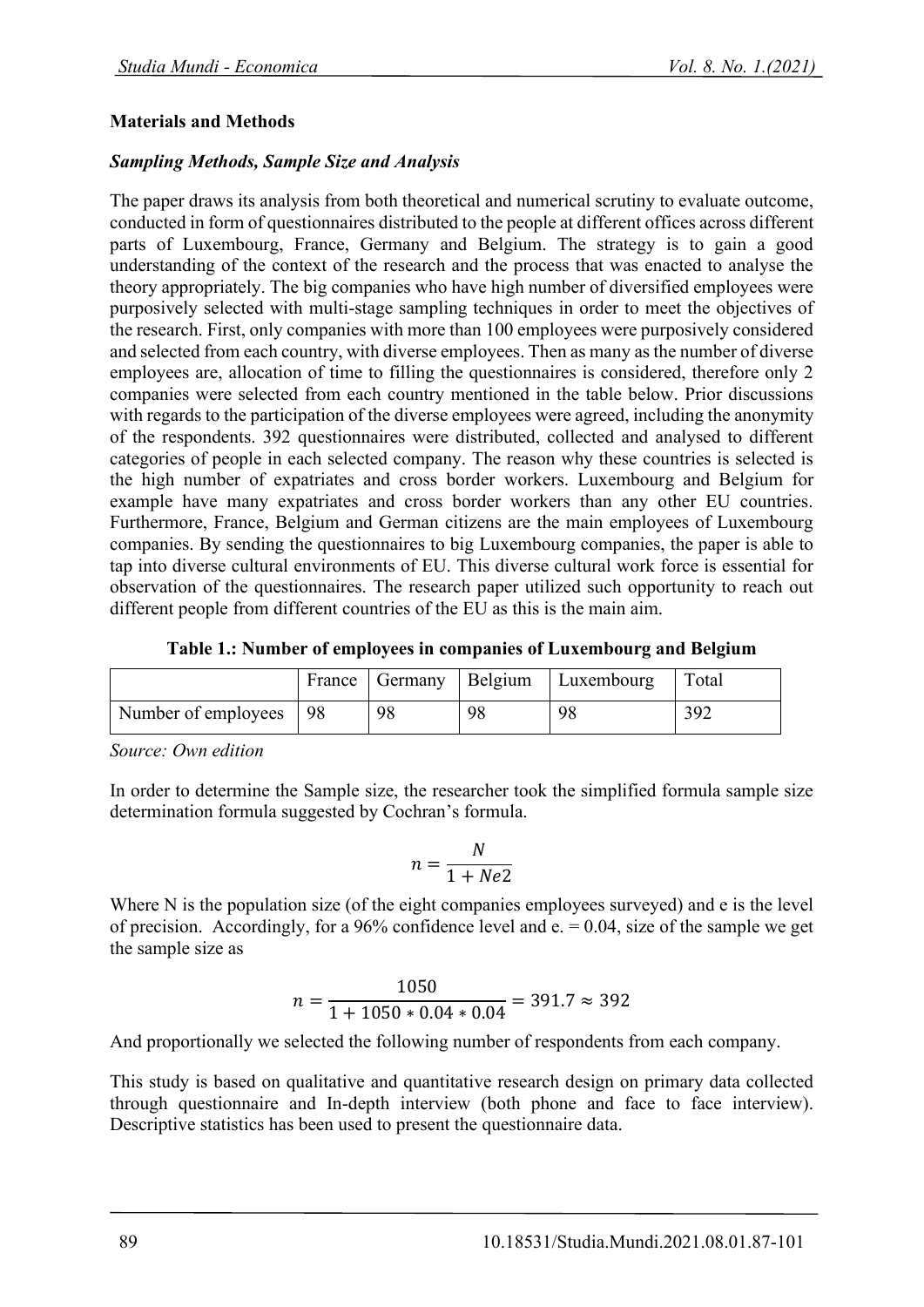# **Impact of innovation on growth**

Innovation enhances the capacity to utilize disposable assets and new technologies available. Authors such as Johnson et al, 2008 wrote that innovation is more complex than just invention, rather it involves transformation of knowledge into something new.



**Figure 1.: GDP, PPP (current international \$) for European countries** *Source: World Bank*

The figure above shows that the disparity in Gross Domestic Product (GDP) in the European Countries where only a few countries have a higher GDP while the majority are low indicating the disparity in the economic development and hence innovative capacity and the actual "level" of innovation might differ significantly.

By innovativeness, we mean knowledge-based transformation that outcomes to creativity. The innovation output gaps and disparities between the European territories are most frequently attributed to differences in inputs to innovation production. The amount and quality of inputs and the innovative infrastructure are a key player in the EU innovation capacity and they are a reflection of cultural and institutional capacity. In principle, exploring into the difference structures across EU territories, one could pin-point components such as 'Fundamental Features' that makes a region more 'innovation prone' and as such, much richer and more attractive to investments and innovativeness than other territories. These structural characteristics could include: education / life-long learning / sectoral composition / use of resources / demographics / infrastructural inputs / access to investments and finance / interconnectedness and transportation modals and above all, the political and economic dispensation and dissemination capabilities, which could affect mainly income, GDP and GDP per capita, employment and skills and amongst other things are quite very important.

Innovation is a key player in achieving sustainable economic growth of developed and emerging countries (OECD, 2010; Thompson, 2015) and it is recognized as a key base of effectiveness (González-Pernía et al., 2012; Rumen, 2008; Şener and Sarıdoğan, 2011).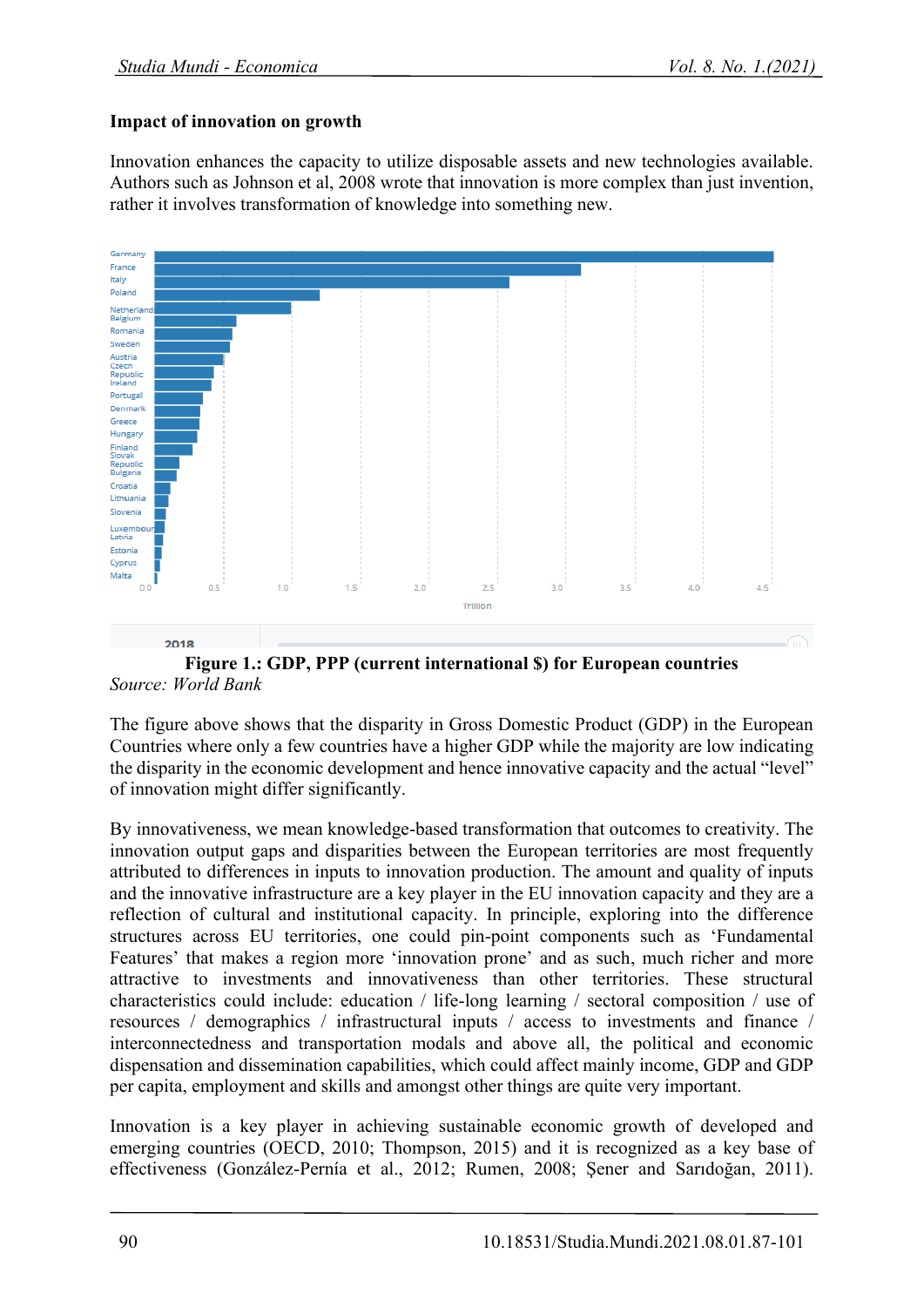Successful innovation leads to higher economic performance and creates social and human capital, culture, and environmental advantages (Dakhli and de Clercq, 2004; OECD, 2007).

As competition across products and services becomes more and more the primary focus for firms, the search for innovation becomes crucial. The competition has come a long way to create worldwide scale and hereby increasing the competitive pressures within companies. Innovation signifies the ability of an organization to utilize disposable resources and new technologies to be successful.

Innovation has a great impact on a socio-economic development of a country. Innovation has a great role on an economic development performance (Freeman, 1990). According to the financial management theory, mainly on the arbitrage pricing theory an alternative view of risk and return by Ross et al., (2008) the statement on innovation and growth discussed on how to construct portfolios and to evaluate their returns.

# **Determinants of Innovation**

In this study, culture and human capital are taken into consideration as most important determinants innovation.

## *Culture*

Several studies consider culture as a national trait that can explain cross-country differences in corporate practices (e.g., Bryan et al., 2015; El Ghoul and Zheng, 2016; Zheng et al., 2012), or focus on cultural differences and how they affect financial outcomes (e.g., Ahern et al., 2015; Beugelsdijk and Frijns, 2010; Karolyi, 2016). According Zemke et al, (2013), people, organizational identity and social identities has a link and high influence on how people respond to situations around them.

Literatures in the management area considers culture as a "double-edged sword" (Milliken and Martins, 1996), identifying both positive and negative aspects of cultural diversity. On the positive side, cultural diversity engenders information elaboration, offering a diverse range of knowledge and perspectives (Nederveen Pieterse et al., 2013). In addition, foreign nationals can bring in specific knowledge of their home countries, which may benefit the firm if it has operations in that market (Maznevski, 1994). This view of cultural diversity could clarify, for example, the findings of Masulis et al. (2012) who explain that companies with foreign independent directors make better cross-border gains when the goals are from their home country. On the negative side, cultural diversity imposes frictions. Research from Doney et al., 1998, concluded that cultural diversified group creates difficulty in management, weaken communication potential and frequently becomes a source of confusion and misunderstanding. Similarly, Bjørnskov (2008) opines that cultural diversity can contribute to low intragroup trust. Such negative features of cultural diversity are also consistent with findings of Ahern et al. (2015), who postulate that cultural distance between an acquiring firm and its target diminish the chances of a successful acquisition.

Some explanation for the positive effect of immigration on innovation is related to the impact of cultural and ethnic diversity on innovation. Ethnic diversity is typically used as a surrogate of cultural diversity and evaluated at the different levels. Diversity at the firm level enhances innovation because it broadens the firm's knowledge base, allows for new knowledge combinations, enhancing problem solving and the generation of new ideas (Østergaard et al., 2011; Parrotta et al., 2014; Kemeny, 2017). At the identical time diversity can create barriers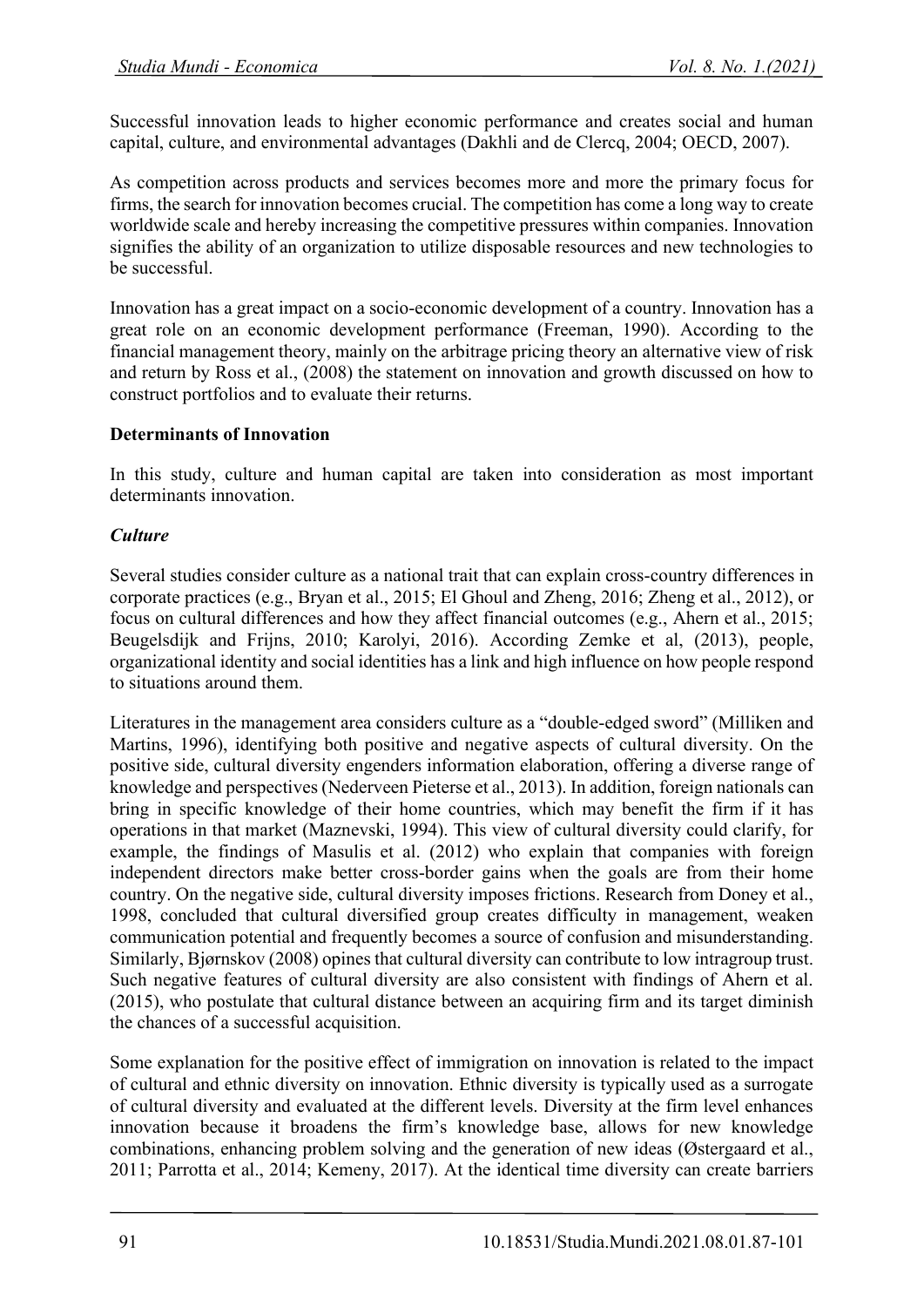to interaction and communication and result in conflicts and lack of common action. If competences and experiences are extremely disconnected, innovative learning is additionally tougher. Existing studies have shown that ethnic diversity, measured at the regional level, enhances positive externalities supported on cultural diversity and creativity (Niebuhr, 2010; Nathan and Lee, 2013; Nathan, 2015), also as complementarities with in the labour market conditions and demand (Ottaviano and Peri, 2012). A number of papers have also examined the role of diversity in a European framework with combined results (Niebuhr, 2010; Ozgen et al., 2012; Bratti and Conti, 2018).

Having homogeneous workforce in a company became very difficult due the globalization and competition. Today's labour force is becoming more and more heterogeneous: aging, migration, women's increased labour participation, and technological change are key drivers of this phenomenon. In addition, there is increased legislative pressure in many countries for companies to variegate their workforce through either quotas or affirmative action. Consequently, workforce diversity is increasingly becoming an essential business concern.

Workplace diversity should be managed both internally (among the leadership and employees) and externally by identifying and meeting the customer needs.

As heterogeneity compose of different cultural background – mainly having different cultural backgrounds and motivational values tend to vary by national culture for example, with Eastern nations endorsing more collectivism and Western nations endorsing more individualism (Hofstede, 1980; Schwartz, 1992).

# *Human Capital Mobility*

The past centuries are characterized with low income, short life and poor economic growth. This time, people have relatively healthier, longer, richer and optimistically better off lives. The current globalization effect has affected the level of knowledge and its dissemination, the educational and other training levels and health facilities have grown up and hence migration became higher affecting the demographic characteristics by fertility change.

According to, Human capital was defined Oxford English Dictionary as refers to "the abilities the workforce owns and is considered as a resource". It encompasses the idea of investments in health, education and training to increase an individual's productivity.

As one of most important factors of innovation, the general level of human capital of a country: knowledge, skills and abilities of the labour force that can be improved with education  $-$  is commonly supposed to positively influence innovation. A synopsis of theoretical arguments and empirical findings can be found in Snell, Subramaniam and Youndt (2004), and Dakhli and De Clercq (2004). The quality of labour force depends on the level of human capital employed or available in R&D. Educated and skilled employees tend to be more creative, and knowledgeable which makes them interrogate procedures.

The impact of immigration hosting country in terms of wages and employment opportunities, productivity of companies, and development of trade have been a key area of interest for economic researchers. In recent years, researcher have also been focusing on impacts of immigration on innovation which indeed is a key factor of development. Ozgen, Nijkamp, and Poot (2013) have summarized how immigration can affect the innovation and economic growth.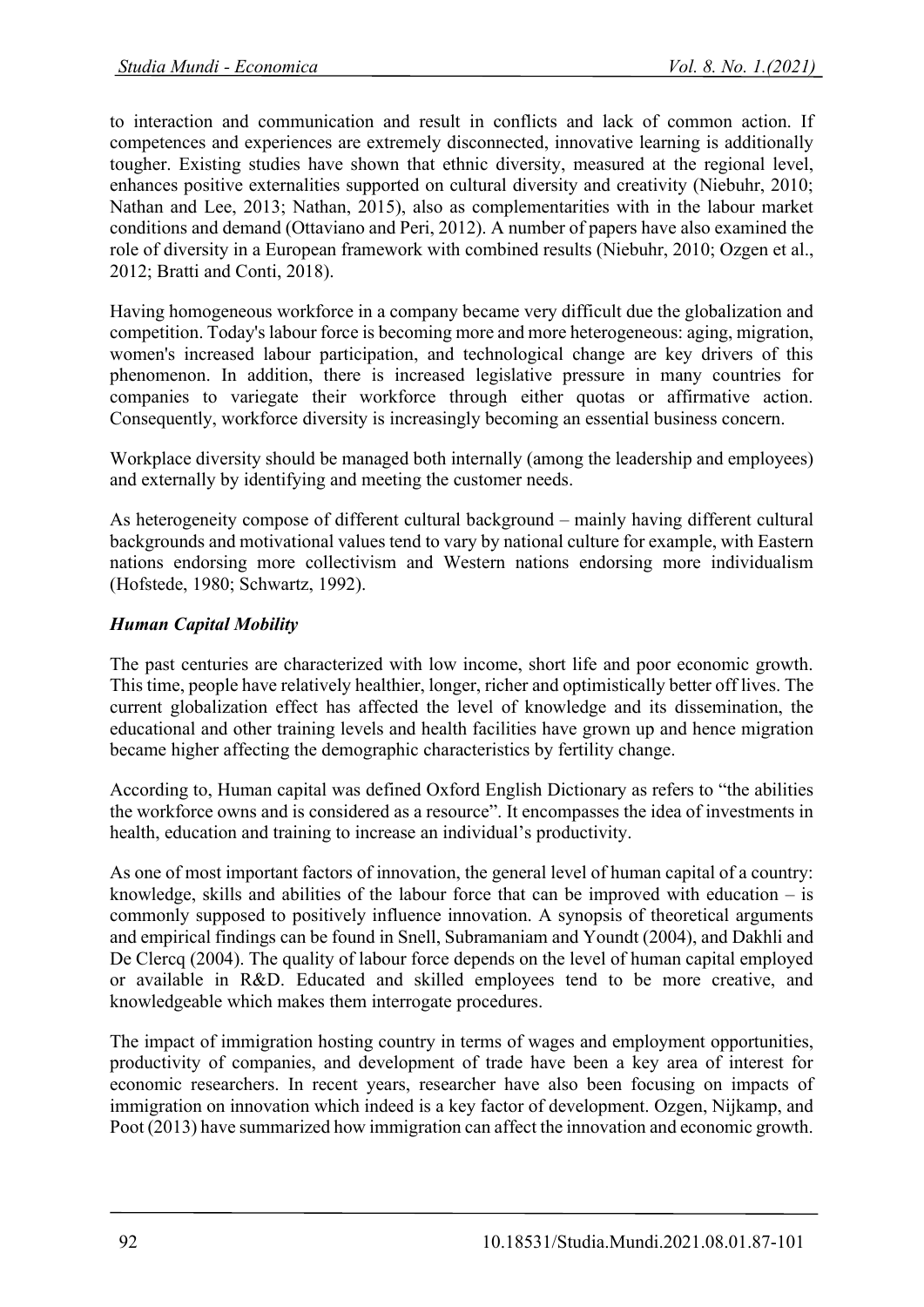There are several traditional sectors with high number of cheap and low level of education (Card &Lewis, 2007; De Arcangelis, Di Porto, & Santoni, 2015), with negative effects on innovation. An abundant low-skilled labour force may reduce firms' incentives to invest in skill-intensive production technologies, hampering innovation and physical capital investment (Lewis, 2011; Peri, 2012).

The use of NUTS-2 in European regions by Ozgen, Nijkamp, and Poot (2012), to estimate the effects of the share of immigrants by continent of origin on innovation shows some heterogeneity. However, this can only be indirectly related to the skill levels of immigrants. Elsewhere, Jahn and Steinhardt (2016) adopted quasi-experimental evidence in exploiting a placement policy for ethnic German immigrants (Aussiedler). Despite the majority of inflows being unskilled, no negative (or evena positive) impact on innovation is found. This is explained by the authors in terms of the positive effects of skilled migrants outweighing those of the low-skilled migrants and of the small cultural and language differences of ethnic Germans - compared with the average migrant - who were legally treated as German citizens from their arrival. De Arcangelis et al., (2015), found that there was insignificant influence of immigrants on the economic structural composition in Italy.

According to the resource-based perspective, a company can enhance its economic advantage by acquiring resources that are important, unique, and inimitable. Organizational actions are continually built on human resources and expertise. Irrespective of a company's size of equipment or factory building, if it wants to win in a competitive environment, the company has to rely on superb creation technology, research and development competencies, creative marketing, and leaders with visions to move the company forward. It, is therefore, possible to consider human capital as main assets of a corporation.

Human capital theory, which originated from the field of economics, is generally defined as the knowledge, experience, and skills that individuals develop through education and training (Becker 1964, Lajdová et al. 1996). Human capital theory indicates that educational level and job experience are positively related to personal income. Human capital leads to improved problem-solving abilities, the capacity for learning, and the potential to make better decisions. Moreover, human capital can increase the quality and consistency of the delivered work and is beneficial for the acquisition of external resources (e.g., information, market opportunity, relationship).

Value and personality are relatively stable personal characteristics. Once an individual uncovers that an organization corresponds with his or her personal values, he or she may remain to work for the organization, even if the compensation is lower than the favoured amount (Wei, 2018).

Innovation is a skill of possession of inner abilities/human capital as accumulation of knowledge and skills, lifestyles, societal and individuality characteristics, including inventiveness to produce economic value. Apart from that, human capital can also be considered as talents, skills, intelligence, judgement, wisdom, experiences, abilities, training, knowledge and resources possessed individually and collectively by a population. These resources represent the total capacity of the people which can be utilized to attain goals of the state or nation.

Effects of cluster of skills led opportunities – basically mobility of skills across territories in order to learn and share know-hows. We labelled the primary goals of cultural differences as economic benefits, basically knowledge production function, measured as a coefficient of clustered skills to achieve innovativeness and creativity. These clusters are possible through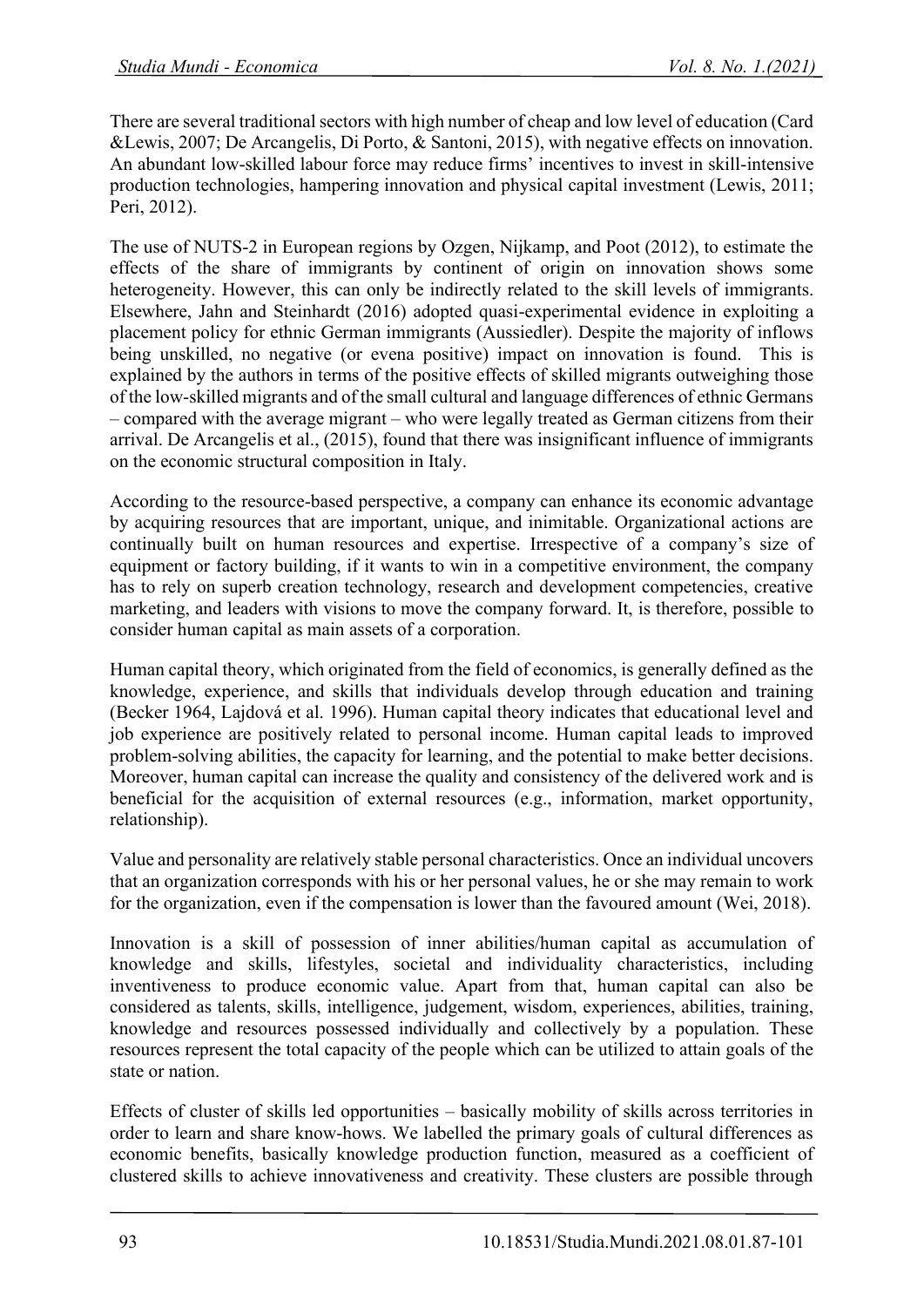human capital mobility that synchronizes different cultural properties, in order words, migration of highly skilled individuals. Migration would present the capacity to assimilate and transform inter-regional knowledge spillovers into innovation. Individuals of different national cultural properties interacts together in form of work and or education relationships, these interactions create multi-functional effects to different spectrum of territorial economics, social and political environments to achieve creativity (Agu & Fekete Farkas, 2016).

Using individual data on workers in Science & Engineering (S&E) in the United States, a set of studies indicates that the overall inventiveness increases through the direct roles of immigrant inventors (Kerr and Lincoln, 2010; Hunt, Gauthier-Loiselle, 2010; No and Walsh, 2010). A combination of immigration policies and selection process in the US have made immigrants averagely more educated than natives (Batalova and Fix, 2017), have higher chances to work in S&E occupations and probably have higher entrepreneurial and inventive abilities (Hunt, Gauthier-Loiselle, 2010).

Another set of explanations focus on the impact of ethnic diversity on innovation (e.g. Ottaviano and Peri, 2012; Østergaard et al., 2011; Ozgen et al., 2012; Nathan and Lee, 2013; Parrotta et al., 2014; Nathan, 2015). Evidence indicates that companies with an ethnically diverse workforce seem to be more innovative (Parrotta et al., 2014). Diversity at the firm level enhances innovation because diverse immigrants provide complementary skills to natives, enhance critical mass and specialization of tasks within the firm and favour knowledge spillovers. At the regional level, ethnic diversity improves positive externalities based on cultural diversity and creativity, as well as complementarities within labour market conditions. Some studies such as (Ozgen et al., 2012 and 2017; Niebuhr, 2010; Nathan and Lee, 2013) have analysed the impact of ethnic diversity on innovation at a regional level and found mixed results The role of externalities created by a diverse environment, which favour complementarity and induce creativity and problem solving (e.g. Niebuhr, 2010; Nathan and Lee, 2013; Nathan, 2015).

A growing number of papers have recently studied whether high skilled migration stimulates innovation activities in destination countries (Kerr, 2016; Lissoni, 2018). Typically, two sets of explanations are put forward. The first one argues that skilled migration contributes directly to research activities and innovation, the second one underlines the role of ethnic and cultural diversity.

The first explanation is mainly based on the literature that analyses the US experience, where in 2015 the share of tertiary educated migrants was 48% and, at the same time, 30% among the US-born population (Batalova and Fix, 2017). In addition, skilled migrants are more likely to work in S&E occupations and display higher entrepreneurial and inventive abilities (Chellaraj et al., 2008; Kerr and Kerr, 2016).

While the US evidence speaks largely in favour of a direct positive effect of skilled immigration on innovation activities, in Europe the recent literature shows more mixed results. Various papers found that skilled migrants positively contribute to the number of patents and citations in scientific publications in European countries (Bosetti et al., 2015; Gagliardi, 2015), but other studies suggest that this might not always be the case (Ozgen et al., 2012; Bratti and Conti, 2018; Zheng and Ejermo, 2015). This could be due to the different nature of skilled immigration in Europe. As shown by Kerr et al. (2016), the distribution of skilled migrants in OECD host countries is very uneven, with the US economy hosting almost half of all the skilled immigrants.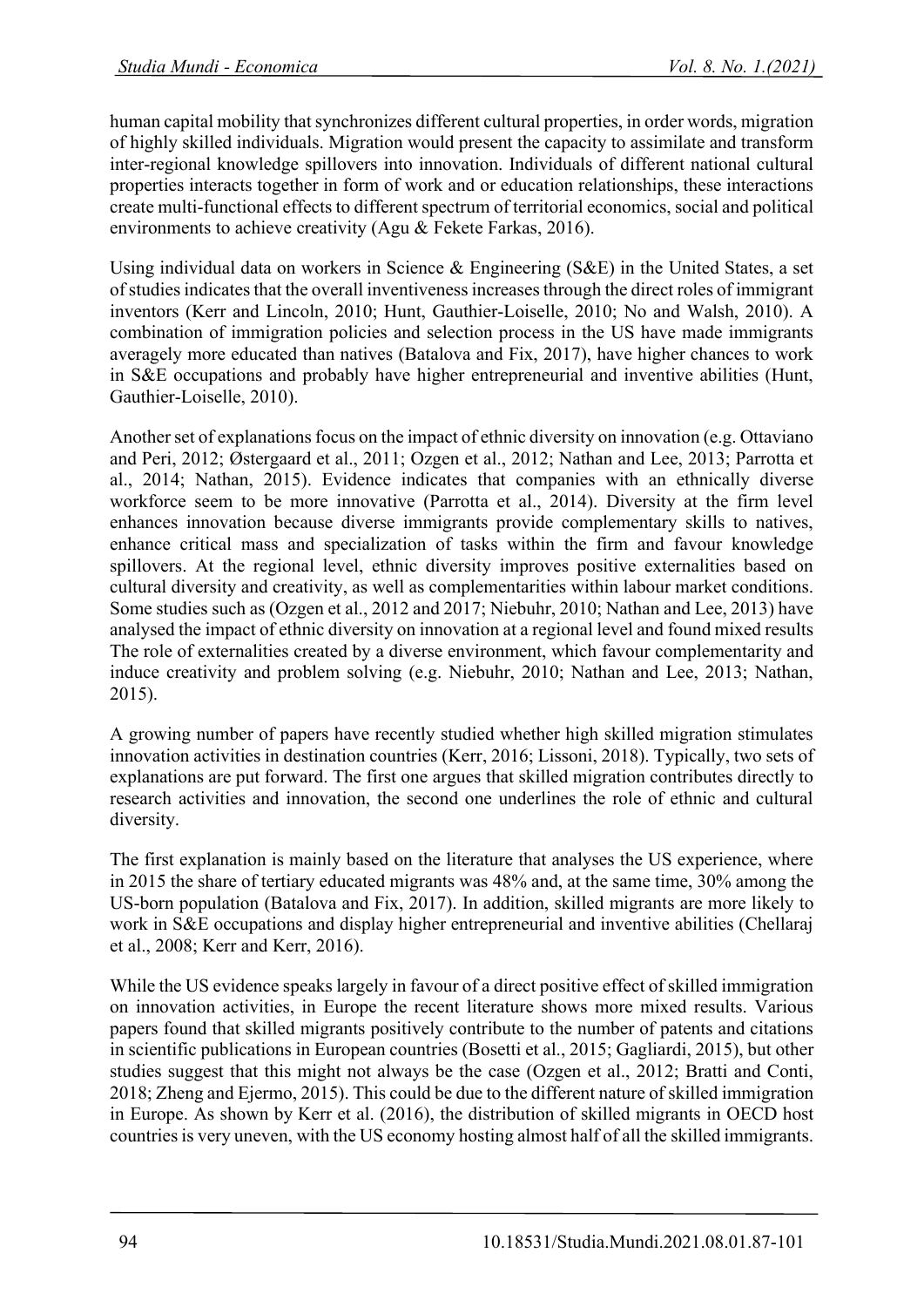# **Results**

Table 2 below show the gender share of participants of the survey. Accordingly, about 70% of the randomly selected participants of the survey from national and multi-national companies in Germany, 63.33% from France, 54.44% from Luxembourg and 47.78% from Belgium were males while the remaining 30%, 26.67%, 41.56% and 52.22% were female participants from Germany, France, Luxembourg and Belgium respectively.

| <b>Country</b> | Gender      | Frequency | Percentage |  |
|----------------|-------------|-----------|------------|--|
| Germany        | <b>Male</b> | 63        | 70 %       |  |
|                | Female      | 27        | 30%        |  |
|                | Gender      | Frequency | Percentage |  |
| France         | <b>Male</b> | 57        | 63.33 %    |  |
|                | Female      | 33        | 26.67%     |  |
|                | Gender      | Frequency | Percentage |  |
| Luxembourg     | <b>Male</b> | 49        | 54.44      |  |
|                | Female      | 41        | 41.56%     |  |
|                | Gender      | Frequency | Percentage |  |
| <b>Belgium</b> | Male        | 43        | 47.78%     |  |
|                | Female      | 47        | 52.22%     |  |

#### **Table 2.: survey participants by Gender**

*Source: Own Work based on R Studio Results*

As it is well known that a lot of racial diverse people lives in the study areas, for example, Europeans, Black Africans, Asians and Latin Americans and others. Majority of the employed and participated people in the survey were White Europeans in both Luxembourg and Belgium followed by Black Africans, Asians, and Latin Americans, respectively.

The table 3 below shows that the composition of survey participants based on their ethnic group. As it can be seen below from table 2, almost major ethnic groups across the globe are included in the survey. These enable the study to be inclusive and unbiased in terms of result generalization.

|              | Germany |        | <b>France</b> |         | Luxembourg |        | <b>Belgium</b> |        |
|--------------|---------|--------|---------------|---------|------------|--------|----------------|--------|
| Race         | Freq.   | Perc.  | Freq.         | Perc.   | Freq.      | Perc.  | Freq.          | Perc.  |
| White        |         |        |               |         |            |        |                |        |
| European     | 27      | 30%    | 22            | 24.45%  | 24         | 26.27% | 29             | 32.22% |
| <b>Black</b> |         |        |               |         |            |        |                |        |
| African      | 21      | 23.33% | 31            | 34.44%  | 22         | 24.45% | 26             | 28.89% |
| Asian        | 19      | 21.11% | 10            | 11.11%  | 19         | 21.11% | 21             | 23.33% |
| Latin        |         |        |               |         |            |        |                |        |
| American     | 15      | 16.67% | 15            | 16.67%  | 20         | 22.22% | 10             | 11.11% |
| Others       | 8       | 8.89%  | 12            | 13.33 % | 5          | 5.56   | 4              | 4.45%  |

**Table 3: Frequency and percentage of race of respondents**

*Source: Own Work based on R Studio Results*

All the respondents came with common sense that diversity have never been a problem for their performance in their respective jobs. Moreover, they believe that cultural diversity brings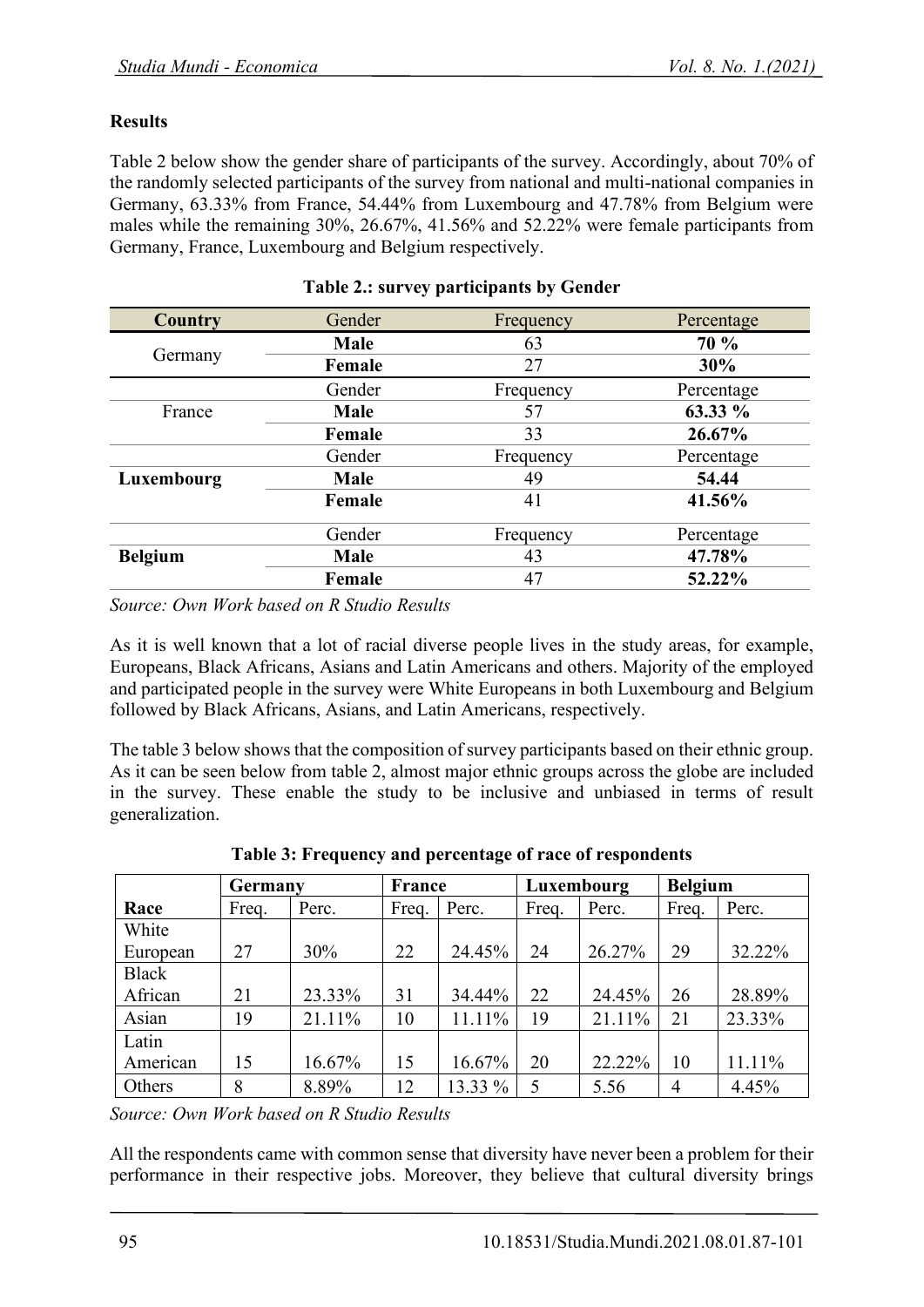people together and enables them to be creative and enhance their innovative performance. As they work to achieve common goal, most respondents have got a good experience from the diversity and it let them identify their weaknesses and strengths. The response from the data to how the cultural diversity can lead to innovation shows that it impacts innovation through culture, clear objective and through management. These diverse identities and other major variables have impacts on the working environment of a company and hence enhance the innovativeness and creativity of the employees.

The organization incorporating more ethnic groups leads to the prosper of the organizations concerning production due to sharing of knowledge and issues of marketing. Innovation is mainly brought through by setting a clear objective and better management and culture has the most important role to play in fostering innovation. The effect of academic qualification is one of the important factors that determine the level of creativity, innovation, and cultural integration. The higher the academic rank, the greater creativity and innovativeness. In this situation, it can be concluded that as the number of years I workforce and academic rank as the same time grow, there will likely have high skill of innovation.

The results of survey indicate that the impact of culture two folded. These two-folded views are in line with Milliken and Martins (1996). Some of the respondents (12%) indicates that cultural difference negatively affects the ability to innovate. With the presence of different cultural norms across the globe which impact the individual personality and attitude towards creativity, the respondents mentioned the language barrier, gap in communicating ability among employees of their organization are the main hindering factors to innovation capacity. This discovery is in line with the findings of previous research such as Doney et al., (1998), Bjørnskov (2008), and Ahern et al., (2015). On the other hand, the larger portion of the respondents, 88%, are in favour of cultural diversity in terms of religion, tradition, ethnicity, academic qualification. They believe that the diversity in culture enable them share traditional indigenous knowledge and skills acquired in the childhood and educational career, leadership management of the worker. These finding is also like the findings of Nederveen Pieterse et al., (2013), Masulis et al., (2012) and Maznevski, (1994). Since culturally diversified employees can only be engaged in a company with the possibility of migration, all respondent from these different countries replied that skilled labour migration is an important way of getting culturally different employees.

The in-depth interview mainly focused on the managers perception towards the impact of culture on innovation and the role that the cultural diversity plays in the development of their respective companies and the nation as well. Accordingly, the interview results show that majority of the leaders of the company are in favour of cultural diversity with proper skills. At some point, there are some companies who hire low skilled labours which affects the innovative capacity negatively. When asked about reginal integration through mobility, they propose that European countries should allow regional mobility to improve the innovative skills and share knowledge between the employees. Moreover, they believed that not only low-level employers, but also the board members mix should culturally diversified. Economically, innovation enables a company to secure sustainable competitive advantage and adapt and act successfully in the changing condition. Moreover, the interviews explain that innovation allow company to develop new markets and new customers and reduce costs while increasing efficiency. Closing gaps and increasing cultural and strategic partnership is expected to enhance the performance of companies. Successful companies are well-known for their strategy in composing/teamingup culturally diversified and talented, skilled workforce and devising a conducive structure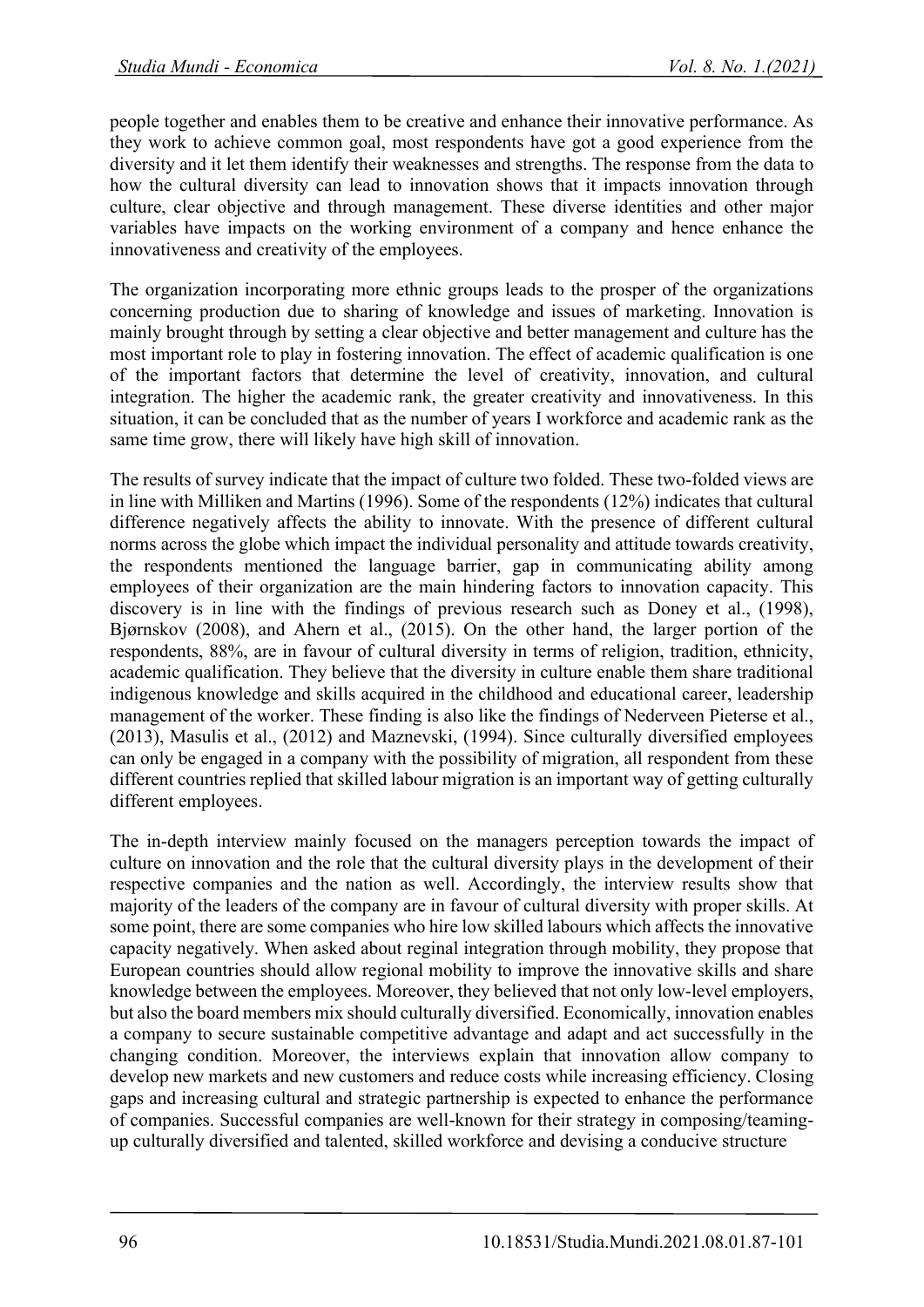# **Conclusion and Recommendation**

This study mainly focused on analysing the impact of culture on innovation, the impact of innovation on economic growth, and impacts of human capital mobility on both innovation and economic growth. The study surveyed two big companies with more than 100 employees in four European countries with relatively high culturally diversified workers and the countries are also at different level of economic growth as per their GDP based on World Bank data.

Hence, this study concluded that though small portion of the respondents mentioned the negative impact of cultural diversity, the majority of the respondents and the results of in-depth interview implied that cultural diversity brings people together and enables them to be creative and enhance their innovative performance. As they work to achieve common goal, most respondents have got a good experience from the diversity and it let them identify their weaknesses and strengths. Moreover, Mobility of skilled human capital is an attribute to culturally diverse workforce in certain companies which enable them share knowledge and skills which in turn help their innovative capacity.

Innovation in a business requires the creation of considerable new values for customers and company by developing strategic dimensions, choices, and directions of the entire business system. A combination of various strategies, development of new products and services, target of new markets through well designed innovative management will empower company's value chain to help achieve their growth ambitions. Organizational innovativeness could be seen as the deliberate use of procedures, products, processes and ideas inside a group or organization to the intended unit of adoption which is supposed to be significantly beneficial for the person, the group, organization or wider society in general. The culture of the organization is very crucial as it is a set of shared value that support organizational members to understand the organizational functions, guides their thinking and behaviour in the organization to achieve innovative solutions.

Therefore, this study concluded that cultural diversity has a significant positive impact on innovation and hence on the economic growth. But the barriers that may be seen at workplace due to cultural difference should properly managed and prior training sessions to newly employed ones and a platform where all the employees can get an opportunity to introduce themselves and ease their communication should be arranged.

# **References**

- 1. Aggarwal, R., Goodell, J.W., (2009): Markets and institutions in financial intermediation: national characteristics as determinants. Journal of Banking and Finance 33, 1770–1780. https://doi.org/10.1016/j.jbankfin.2009.03.004
- 2. Agu Kenneth O., Maria Fekete F., (2016): Creativity and Innovation Exploration: The Impact of Cultural Diversity in an Organization: Management Journal of Management 2016, No. 2 (23) ISSN 1648 – 7974 (VAGYDA)
- 3. Ahern, K., Daminelli, D., Fracassi, C., (2015): Lost in translation? The effect of cultural values on mergers around the world. J. Financ. Econ. 117, 165–189. https://doi.org/10.1016/j.jfineco.2012.08.006
- 4. Alesina, A., & La Ferrara, E. (2005): Ethnic diversity and economic performance. Journal of Economic Literature, 43, 762–800. doi:10. 1257/002205105774431243
- 5. Anderson, R.C., Reeb, D.M., Upadhyay, A., Zhao, W., (2011): The economics of director heterogeneity. Financ. Manag. 40, 5–38. https://doi.org/10.1111/j.1755-053X.2010.01133.x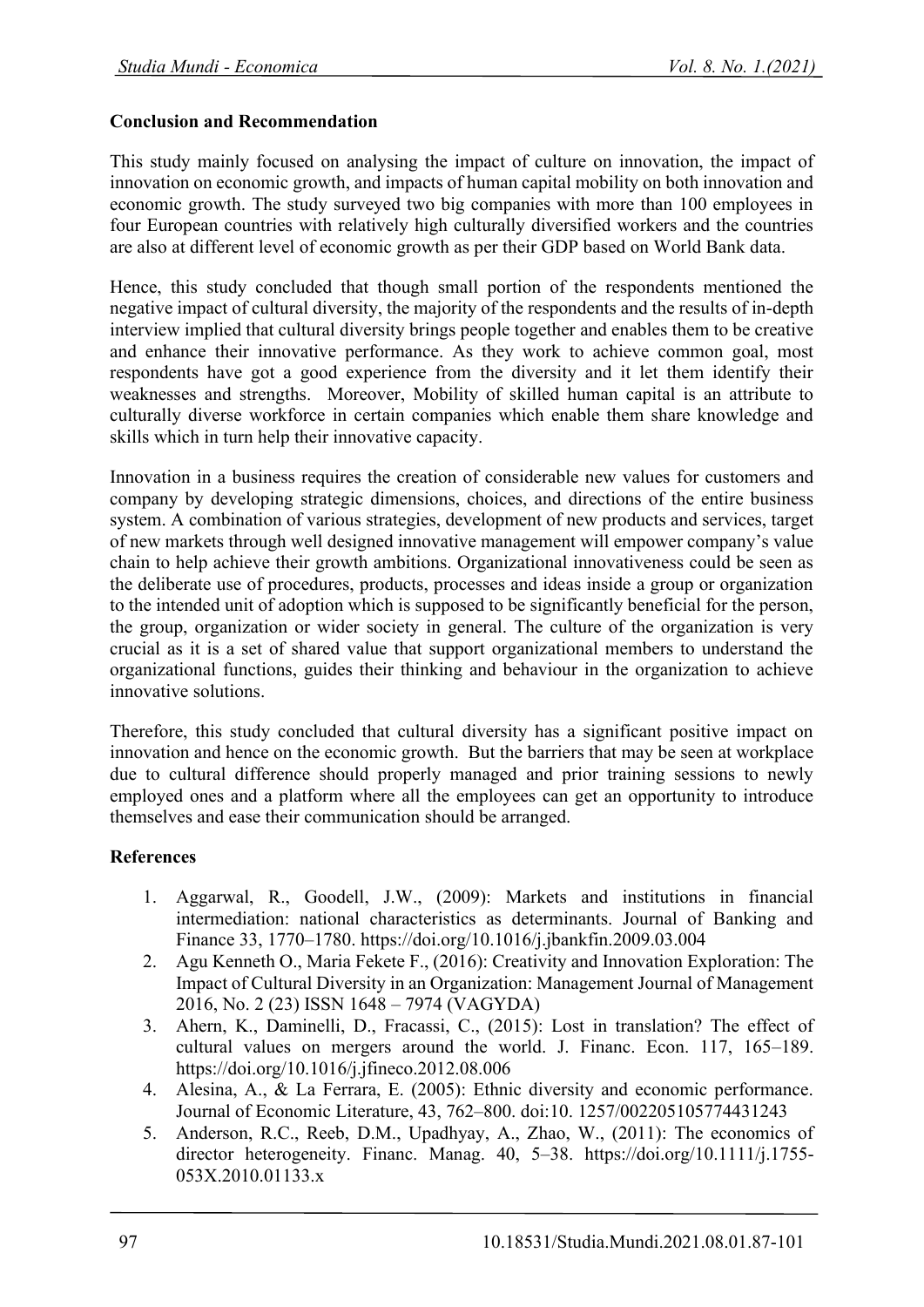- 6. Becker G (1964): Human capital: a theoretical analysis with special reference to education. Columbia University Press, New York and economic growth. Procedia — Social and Behavioral Sciences, 24, 815–828. ISBN: 0-226-04119-0
- 7. Batalova, J., Fix, M., (2017): New Brain Gain: Rising Human Capital Among Recent Immigrants to the United States. Migration Policy Institute, Facts Sheet June, Washington DC
- 8. Beugelsdijk, S., Frijns, B., (2010): A cultural explanation of the foreign bias in international asset allocation. Journal of Banking and Finance 34, 2121–2131. https://doi.org/10.1016/j.jbankfin.2010.01.020
- 9. Bjørnskov, C., (2008): Social trust and fractionalization: a possible reinterpretation. Eur. Social. Rev. 24, 271–283. https://doi.org/10.1093/esr/jcn004
- 10. Bosetti, V., Cattaneo, C., & Verdolini, E. (2015): Migration of skilled workers and innovation: A European perspective. Journal of International Economics, 96, 311–322. http://doi:10.1016/j.jinteco.2015.04.002
- 11. Bratti, M., Conti, C., 2018. The effect of immigration on innovation in Italy. Reg. Stud. 52(7), 934–947. https://doi.org/10.1080/00343404.2017.1360483
- 12. Bryan, S.H., Nash, R.C., Patel, A., (2015): The effect of cultural distance on contracting decisions: the case of executive compensation. J. Corp. Finance. 33, 180– 195. http://doi.10.1016/j.jcorpfin.2015.06.001
- 13. Caligiuri, P., Bonache, J., (2016): Evolving and enduring challenges in global mobility. J. World Bus. 51 (1), 127–141. http://DOI.10.1016/j.jwb.2015.10.001
- 14. Card, D., & Lewis, E. (2007): The diffusion of Mexican immigrants during the 1990s: Explanations and impacts. In G. J. Borjas (Ed.), Mexican immigration to the United States (pp. 193–227). Chicago: University of Chicago Press.
- 15. Chellaraj, G., Maskus, K., Mattoo, A., (2008): The contribution of skilled immigrations and international graduate students to U.S. Innovation. Rev. Int. Econ. 16 (3), 444–462.<https://doi.org/10.1111/j.1467-9396.2007.00714.x>
- 16. Čeryová, D. -- Bullová, T. -- Turčeková, N. -- Aamičková, I. -- Moravčíková, D. -- Bielik, P. (2020): Assessment of the Renewable Energy Sector Performance Using Selected Indicators in European Union Countries. In *Resources.* 9, 102 (2020), s. 2020. ISSN 2079-9276.
- 17. Čeryová, D. -- Bullová T. -- Adamičková, I. -- Turčeková, N. -- Bielik, P. (2020): Potential of investments into renewable energy sources. In: *Problems and Perspectives in Management.* 18, 2 (2020), s. 57--63. ISSN 1727-7051.
- 18. Dakhli, M and D de Clercq (2004): Human capital, social capital, and innovation: A multi-country study. Entrepreneurship and Regional Development, 16, 107–128. https://doi.org/10.1080/08985620410001677835
- 19. De Arcangelis, G., Di Porto, E., & Santoni, G. (2015): Migration, labour tasks and production structure. Regional Science and Urban Economics, 53, 156–169. doi: 10.1016/j.regsciurbeco. 2015.06.001
- 20. Doney, P.M., Cannon, J.P., Mullen, M.R., (1998): Understanding the influence of national culture on the development of trust. Acad. Manag. Rev. 23, 601–620. Econ. J. Macroecon. 2 (2), 31–56. https://doi.org/10.5465/amr.1998.926629
- 21. El Ghoul, S., Zheng, X., (2016): Trade credit provision and national culture. J. Corp. Financ. 41, 475–501.
- 22. For Europe (UN-ECE), United Nations. http://DOI.10.1016/j.jcorpfin.2016.07.002
- 23. Fernández, R., A. Fogli, and C. Olivetti, (2004): Mothers and Sons: Preference Formation and Female Labour Force Dynamics, Quarterly Journal of Economics, 119(4), 1249-1299.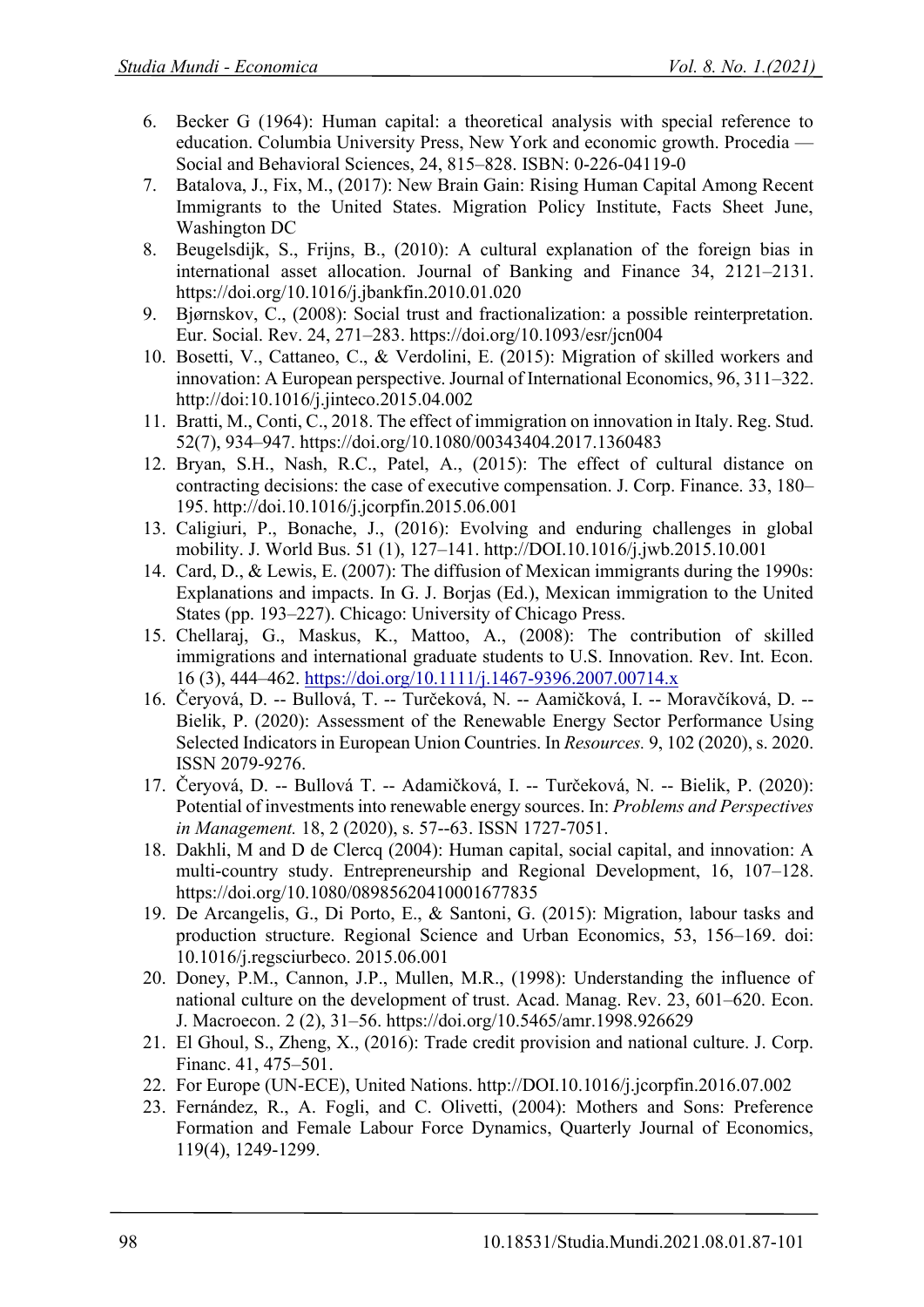- 24. Fernández Raquel and Alessandra Fogli, (2005): Culture: An Empirical Investigation of Beliefs, Work, and Fertility, NBER WP 11268.
- 25. Freeman, C., (1990): The economics of innovation. Elgar Reference Collection, Cheltenham: Edward Elgar.
- 26. Gagliardi, L., (2015): Does skilled migration foster innovative performance? Evidence from British local areas. Papers in Regional Science 94 (4), 773–794. https://doi.org/10.1111/pirs.12095
- 27. Giuliano, Paola, (2004): On the Determinants of Living Arrangements in Western Europe: Does Cultural Origin Matter? Working paper.
- 28. González-Pernía, JL, I Peña-Legazkue and F Vendrell-Herrero (2012): Innovation, entrepreneurial activity and competitiveness at a sub-national level. Small Business Economics, 39, 561–574. https://doi.org/10.1007/s11187-011-9330-y
- 29. Gorodnichenko, Y and G Roland (2011): Individualism, innovation and long-run growth. PNAS, 108 (Supplement 4), 21316–21319. https://doi.org/10.1073/pnas.1101933108
- 30. Hofstede, G (1980): Culture's Consequences: International Differences in Work-Related Value. Beverly Hills, CA: Sage Publications. https://doi.org/10.1002/job.4030030208
- 31. Hunt, Jennifer, and Marjolaine Gauthier-Loiselle (2010): "How Much Does Immigration Boost Innovation?" American Economic Journal: Macroeconomics, 2 (2): 31-56. http:/DOI.10.1257/mac.2.2.31
- 32. Ichino and Maggi, (2000): Work Environment and Individual Background: Explaining Regional Shirking Differentials in a Large Italian Firm, Quarterly Journal of Economics, 115(3): 1057-1090
- 33. Jahn, V., & Steinhardt, M. F. (2016): Innovation and immigration Insights from a placement policy. Economics Letters, 146, 116–119. http//doi: 10.1016/j.econlet.2016.07.033
- 34. Johnson, G. Kevan S., and Richard W. (2008): Exploring Corporate Strategy. England: Pearson Education Limited. 8th Ed. ISBN-13: 978-0273711919 ISBN-10: 0273711911
- 35. Karolyi, A., (2016): The gravity of culture for finance. J. Corp. Financ. 41, 610–625. http://doi.10.1016/j.jcorpfin.2016.07.003
- 36. Kemeny, T., (2017): Immigrant diversity and economic performance in cities. Int. Reg. Sci. Rev. 40 (2), 164–208. https://doi.org/10.1177/0160017614541695
- 37. Kerr, S.P., Kerr, W.R., (2016): Immigrants play a disproportionate role in American entrepreneurship. Harv. Bus. https://hbr.org/2016/10/immigrants-play-adisproportionate-role-in-american-entrepreneurship
- 38. Kerr, S.P., Kerr, W.R., Özden, C., Parsons, C., (2016): Global talent flows. J. Econ. Perspect. 30 (4), 83–106. http://DOI.10.1257/jep.30.4.83
- 39. Kerr, W., Lincon, W.F., (2010): The supply side of innovation: H-1B visa reforms and U.S. Ethnic invention. Journal of Labour Economics 28 (3), 473–508. http://dx.doi.org/10.1086/651934
- 40. Kerr, W.R., (2016): US high-skilled immigration, innovation, and entrepreneurship: empirical approaches and evidence. In: Fink, C., Miguelez, E. (Eds.), The International Mobility of Talent and Innovation: New Evidence and Policy Implications. Cambridge University Press, Cambridge, pp. 193–221. [http://nrs.harvard.edu/urn-](http://nrs.harvard.edu/urn-3:HUL.InstRepos:11508211)[3:HUL.InstRepos:11508211](http://nrs.harvard.edu/urn-3:HUL.InstRepos:11508211)
- 41. Lajdová, Z. -- Lajda, J. -- Kapusta, J. Bielik, P. (2016): Consequences of maize cultivation intended for biogas production. In: *Agricultural economics.* 62, 12 (2016), s. 543--549.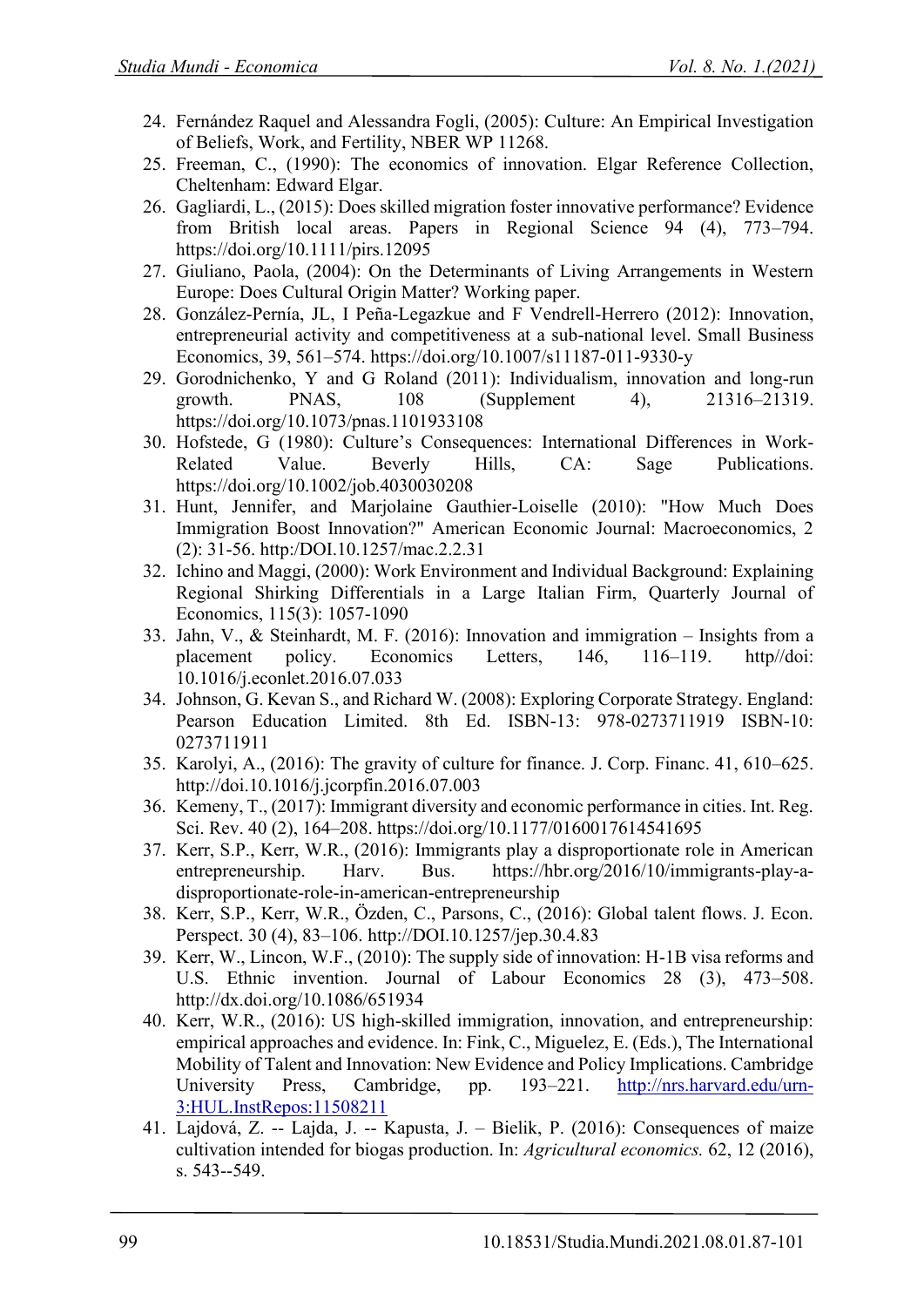- 42. Lewis, E. (2011): Immigration, skill mix, and capital skill complementarity. Quarterly Journal of Economics, 126, 1029–1069. http://doi:10.1093/qje/qjr011
- 43. Licht, A.N., Goldschmidt, C., Schwartz, S.H., (2005): Culture, law, and corporate governance. International Review of Law and Economics 25, 229–255. https://doi.org/10.1016/j.irle.2005.06.005
- 44. Lissoni, F., (2018): International migration and innovation diffusion: an eclectic survey. Reg. Stud. 52 (5), 702–714. https://doi.org/10.1080/00343404.2017.1346370
- 45. Masulis, R.W.,Wang, C., Xie, F., (2012): Globalizing the boardroom– the effects of foreign directors on corporate governance and firm performance. J. Account. Econ. 53,527–554. http://doi.10.1016/j.jacceco.2011.12.003
- 46. Maznevski, M.L., (1994): Understanding our differences: performance in decisionmaking groups with diverse members. Hum. Relat. 47, 531–552. https://doi.org/10.1177/001872679404700504
- 47. Milliken, F.J., Martins, L.L., (1996): Searching for common threads: understanding the multiple effects of diversity in organizational groups. Acad. Manag. Rev. 21,402– 433. https://doi.org/10.5465/amr.1996.9605060217
- 48. Nathan, M., (2015): Same difference? Minority ethnic inventors, diversity and innovation in the UK. J. Econ. Geogr. 15, 129–168. https://doi.org/10.1093/jeg/lbu006
- 49. Nathan, M., Lee, N., (2013): Cultural diversity, innovation, and entrepreneurship: firm level evidence from London. Econ. Geogr. 89 (4), 367–394. https://doi.org/10.1111/ecge.12016
- 50. Nederveen Pieterse, A., van Knippenberg, D., van Diererdonck, D., (2013): Cultural diversity and team performance: the role of team member goal orientation. Acad. Manag. J. 56, 782–804. http://doi.10.5465/amj.2010.0992
- 51. Niebuhr, A., (2010): Migration and innovation. Does Cultural Diversity matter for regional R&D Activity? Papers in Regional Sciences 89 (3), 563–585. https://doi.org/10.1111/j.1435-5957.2009.00271.x
- 52. No, Y., Walsh, J.P., (2010): The importance of foreign-born talent for US innovation. Nat. Biotechnol. 28 (3), 289–291. http://DOI.10.1038/nbt0310-289
- 53. OECD (2007): Innovation and Growth: Rationale for an Innovation Strategy. Paris: OECD Publishing. https://www.oecd.org/sti/theoecdinnovationstrategyfurtherinformation.htm
- 54. OECD (2010): Ministerial Report on the OECD Innovation Strategy. Paris: OECD Publishing. https://www.oecd.org/sti/45326349.pdf
- 55. Østergaard, C.R., Timmermans, B., Kristinsson, K., (2011): Does a different view create something new? The effect of employee diversity on innovation. Res. Policy 40 (3),500–509 04.2011. http://dx.doi.10.1016./j.respol.2010.11.004
- 56. Ottaviano, G.M., Peri, G., (2012): Rethinking the effects of immigration on wages. J. Eur. Econ. Assoc. 10 (1), 152–197. http://DOI.j.1542-4774.2011.01052.x
- 57. Ozgen, C., Nijkamp, P., & Poot, J. (2013): The impact of cultural diversity on firm innovation: Evidence from Dutch micro-data. IZA Journal of Migration, 2, 18. doi:10.1186/2193-9039-2-18
- 58. Ozgen, C., Nijkamp, P., Poot, J., (2012): Immigration and innovation in European regions. In: Nijkamp, P., Poot, J., Sahin, M. (Eds.), Migration Impact Assessment: New Horizons. Edward Elgar. ISBN -13: 978-0-444-53768-3
- 59. Ozgen, C., Nijkamp, P., Poot, J., (2017): The elusive effects of workplace diversity on innovation. Papers in Regional Science 96, S29–S49. https://doi.org/10.1111/pirs. 12176.